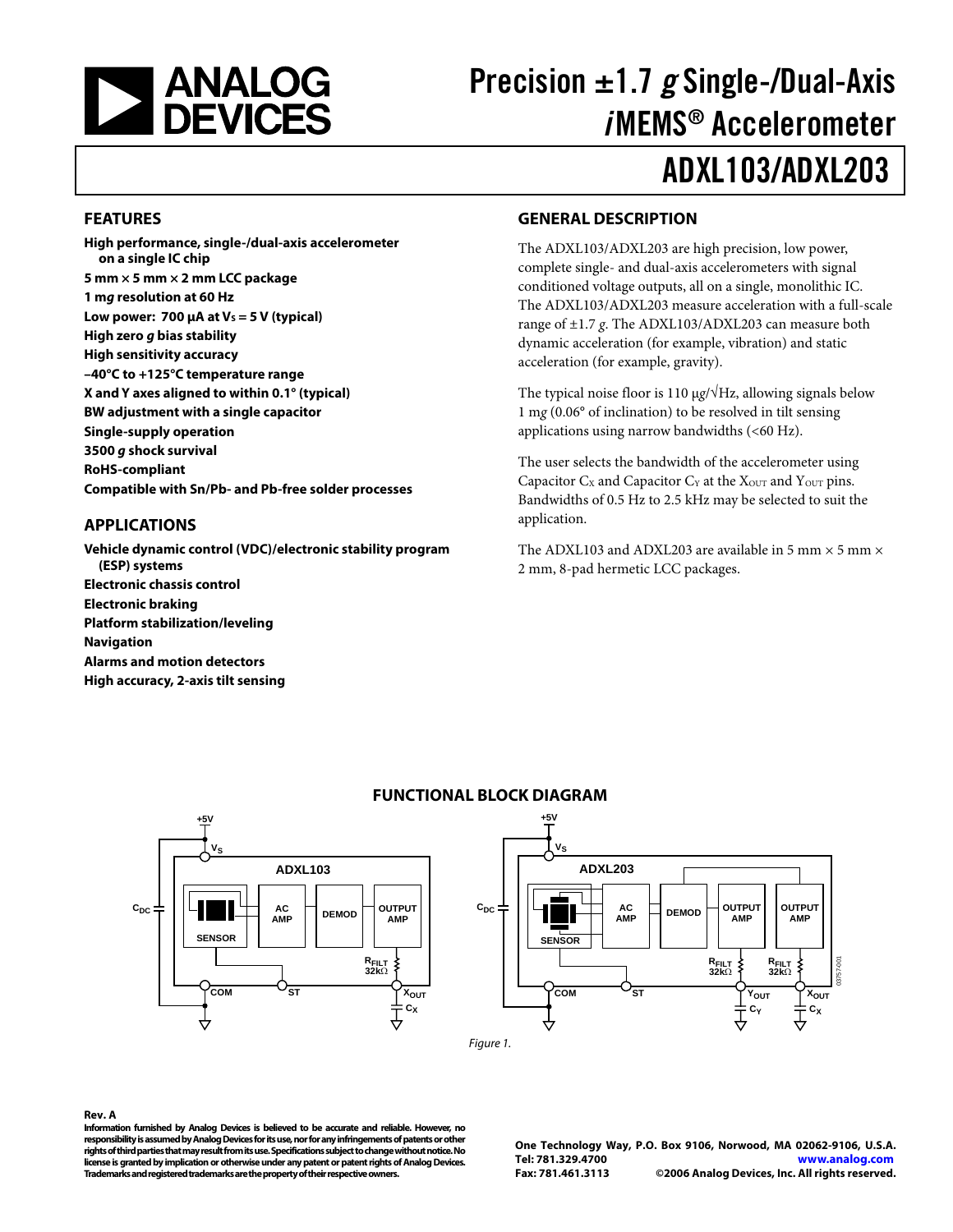### **TABLE OF CONTENTS**

### **REVISION HISTORY**

| $3/06$ —Rev. 0 to Rev. A |  |
|--------------------------|--|
|                          |  |
|                          |  |
|                          |  |
|                          |  |
|                          |  |

#### 4/04-Revision 0: Initial Version

| Design Trade-Offs for Selecting Filter Characteristics: |  |
|---------------------------------------------------------|--|
| Using the ADXL103/ADXL203 with Operating Voltages       |  |
| Using the ADXL203 as a Dual-Axis Tilt Sensor  11        |  |
|                                                         |  |
|                                                         |  |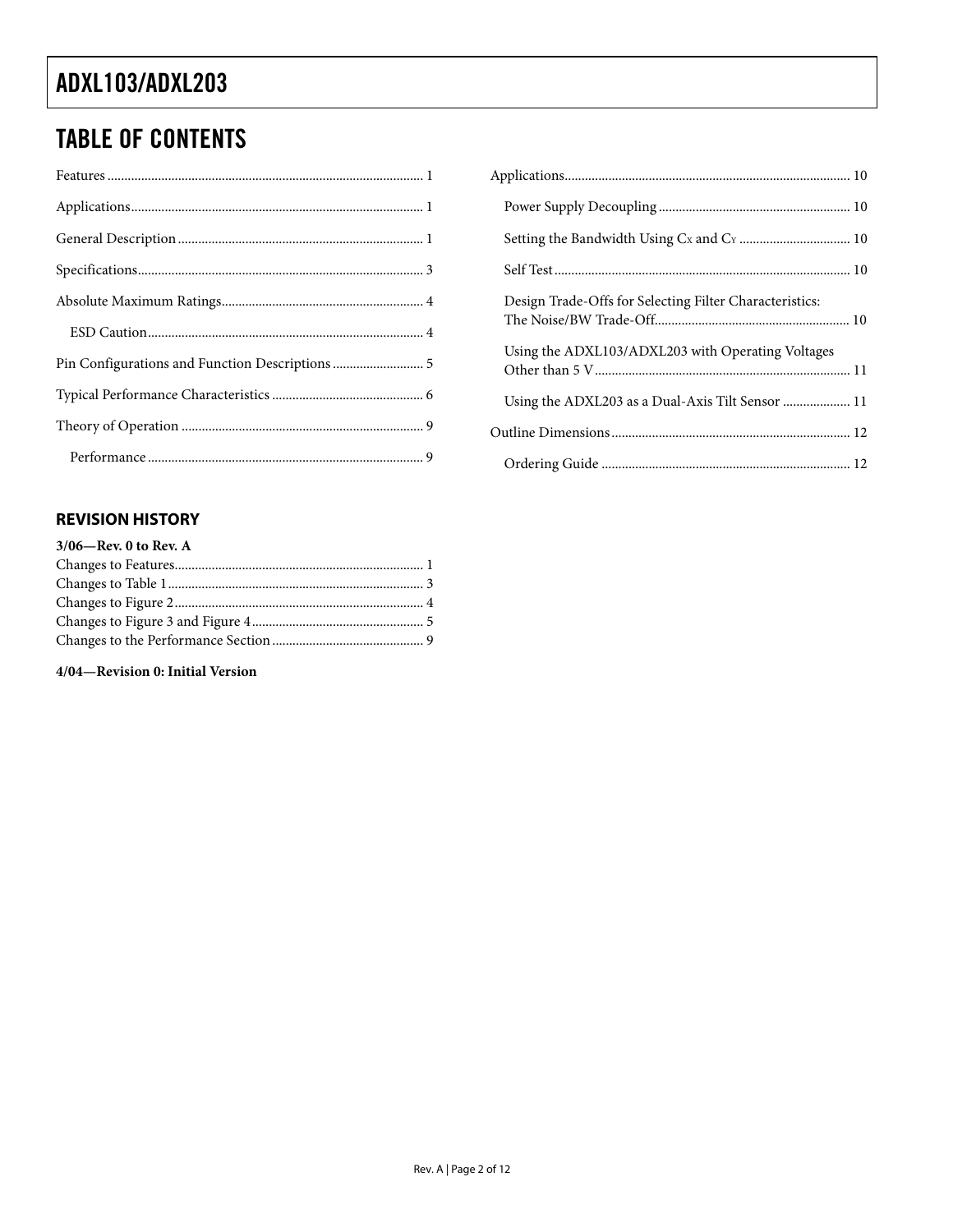### <span id="page-2-0"></span>SPECIFICATIONS

T<sub>A</sub> = −40°C to +125°C, V<sub>S</sub> = 5 V, C<sub>X</sub> = C<sub>Y</sub> = 0.1 µF, acceleration = 0 *g*, unless otherwise noted.

#### **Table 1.**

<span id="page-2-1"></span>

| <b>Parameter</b>                                   | <b>Conditions</b>          | Min <sup>1</sup> | <b>Typ</b> | $\mathbf{Max}^1$ | <b>Unit</b>           |
|----------------------------------------------------|----------------------------|------------------|------------|------------------|-----------------------|
| <b>SENSOR INPUT</b>                                | Each axis                  |                  |            |                  |                       |
| Measurement Range <sup>2</sup>                     |                            | ±1.7             |            |                  | g                     |
| Nonlinearity                                       | % of full scale            |                  | ±0.2       | ±1.25            | $\%$                  |
| Package Alignment Error                            |                            |                  | ±1         |                  | Degrees               |
| Alignment Error (ADXL203)                          | X sensor to Y sensor       |                  | ±0.1       |                  | Degrees               |
| <b>Cross-Axis Sensitivity</b>                      |                            |                  | ±1.5       | ±3               | $\%$                  |
| SENSITIVITY (RATIOMETRIC) <sup>3</sup>             | Each axis                  |                  |            |                  |                       |
| Sensitivity at XOUT, YOUT                          | $V_s = 5 V$                | 960              | 1000       | 1040             | mV/q                  |
| Sensitivity Change Due to Temperature <sup>4</sup> | $V_s = 5 V$                |                  | ±0.3       |                  | $\%$                  |
| ZERO g BIAS LEVEL (RATIOMETRIC)                    | Each axis                  |                  |            |                  |                       |
| 0 g Voltage at X <sub>out</sub> , Y <sub>out</sub> | $V_S = 5 V$                | 2.4              | 2.5        | 2.6              | $\mathsf{V}$          |
| Initial 0 g Output Deviation from Ideal            | $V_s = 5 V, 25^{\circ}C$   |                  | ±25        |                  | mq                    |
| 0 g Offset vs. Temperature                         |                            |                  | ±0.1       | ±0.8             | mg/C                  |
| <b>NOISE PERFORMANCE</b>                           |                            |                  |            |                  |                       |
| <b>Output Noise</b>                                | $<$ 4 kHz, $V_S$ = 5 V     |                  | 1          | 3                | mV rms                |
| <b>Noise Density</b>                               |                            |                  | 110        |                  | $\mu g/\sqrt{Hz}$ rms |
| <b>FREQUENCY RESPONSE<sup>5</sup></b>              |                            |                  |            |                  |                       |
| $Cx$ , $Cx$ Range <sup>6</sup>                     |                            | 0.002            |            | 10               | μF                    |
| <b>REILT Tolerance</b>                             |                            | 24               | 32         | 40               | $k\Omega$             |
| <b>Sensor Resonant Frequency</b>                   |                            |                  | 5.5        |                  | kHz                   |
| SELF TEST <sup>7</sup>                             |                            |                  |            |                  |                       |
| Logic Input Low                                    |                            |                  |            | 1                | V                     |
| Logic Input High                                   |                            | 4                |            |                  | $\vee$                |
| ST Input Resistance to Ground                      |                            | 30               | 50         |                  | $k\Omega$             |
| Output Change at XOUT, YOUT                        | Self Test 0 to Self Test 1 | 450              | 750        | 1100             | mV                    |
| <b>OUTPUT AMPLIFIER</b>                            |                            |                  |            |                  |                       |
| <b>Output Swing Low</b>                            | No load                    | 0.05             | 0.2        |                  | $\vee$                |
| Output Swing High                                  | No load                    |                  | 4.5        | 4.8              | V                     |
| <b>POWER SUPPLY</b>                                |                            |                  |            |                  |                       |
| <b>Operating Voltage Range</b>                     |                            | 3                |            | 6                | V                     |
| Quiescent Supply Current                           |                            |                  | 0.7        | 1.1              | mA                    |
| Turn-On Time <sup>8</sup>                          |                            |                  | 20         |                  | ms                    |

<sup>1</sup> All minimum and maximum specifications are guaranteed. Typical specifications are not guaranteed.<br><sup>2</sup> Guaranteed by measurement of initial offset and sensitivity

<sup>2</sup> Guaranteed by measurement of initial offset and sensitivity.

<sup>3</sup> Sensitivity is essentially ratiometric to V<sub>S</sub>. For V<sub>S</sub> = 4.75 V to 5.25 V, sensitivity is 186 mV/V/g to 215 mV/V/g.

Defined as the output change from ambient-to-maximum temperature or ambient-to-minimum temperature.

<sup>5</sup> Actual frequency response controlled by user-supplied external capacitor (C<sub>X</sub>, C<sub>Y</sub>).<br><sup>6</sup> Bandwidth = 1/(2 × π × 32 kO × C). For C× C× = 0.002 uE. bandwidth = 2500 Hz. For

 $6$  Bandwidth = 1/(2 × π × 32 kΩ × C). For C<sub>X</sub>, C<sub>Y</sub> = 0.002 μF, bandwidth = 2500 Hz. For C<sub>X</sub>, C<sub>Y</sub> = 10 μF, bandwidth = 0.5 Hz. Minimum/maximum values are not tested.  $\frac{7}{1}$  Self-test response changes cubically with Vs.

<sup>8</sup> Larger values of C<sub>X</sub>, C<sub>Y</sub> increase turn-on time. Turn-on time is approximately 160 × C<sub>X</sub> or C<sub>Y</sub> + 4 ms, where C<sub>X</sub>, C<sub>Y</sub> are in µF.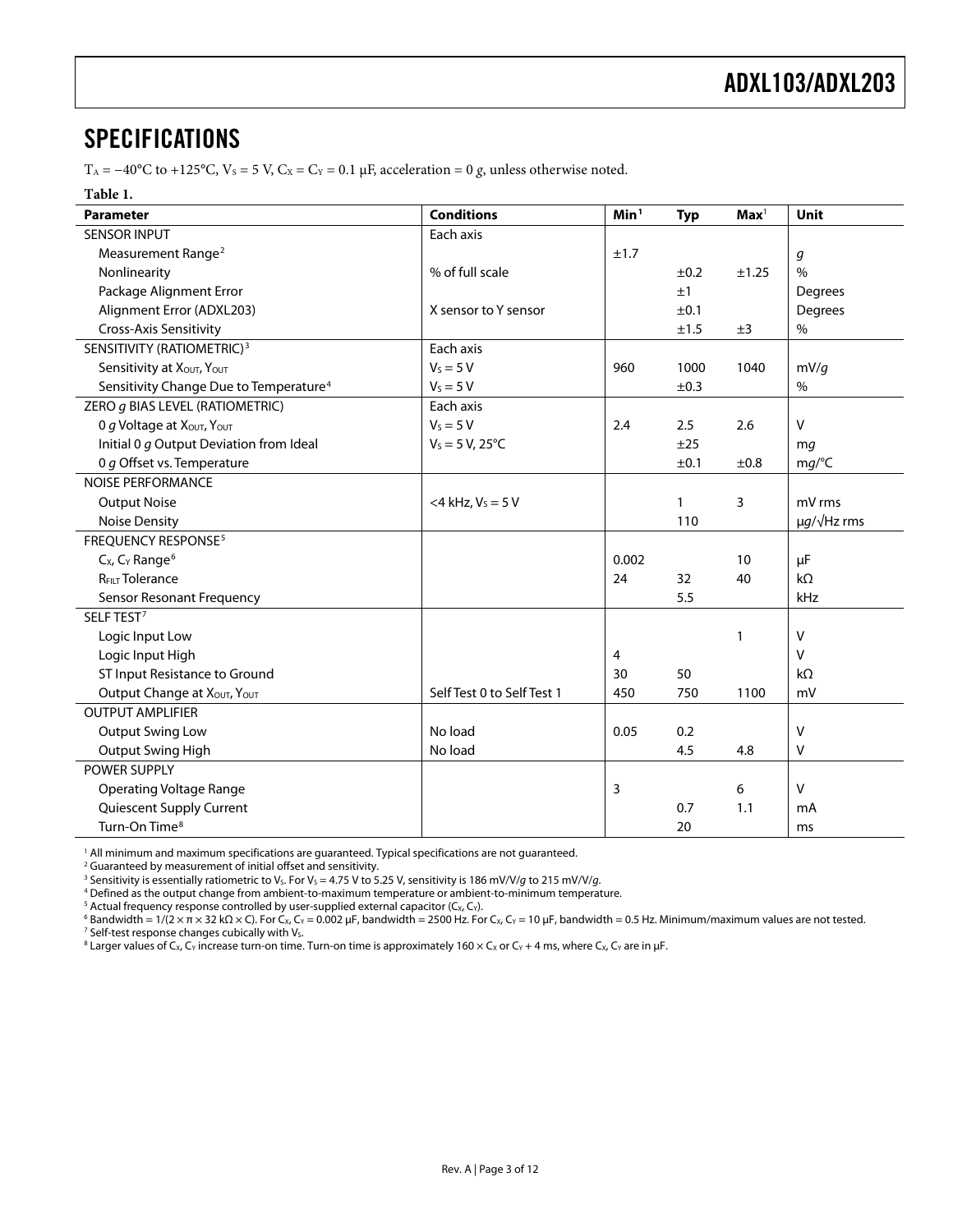### <span id="page-3-0"></span>ABSOLUTE MAXIMUM RATINGS

**Table 2.** 

| Parameter                                                   | Rating                               |
|-------------------------------------------------------------|--------------------------------------|
| Acceleration (Any Axis, Unpowered)                          | 3500 $q$                             |
| Acceleration (Any Axis, Powered)                            | 3500 $q$                             |
| Drop Test (Concrete Surface)                                | 1.2 m                                |
| V٢                                                          | $-0.3 V$ to $+7.0 V$                 |
| All Other Pins                                              | $(COM - 0.3 V)$ to<br>$(V5 + 0.3 V)$ |
| <b>Output Short-Circuit Duration</b><br>(Any Pin to Common) | Indefinite                           |
| Temperature Range (Powered)                                 | $-55^{\circ}$ C to $+125^{\circ}$ C  |
| Temperature Range (Storage)                                 | $-65^{\circ}$ C to $+150^{\circ}$ C  |

Stresses above those listed under Absolute Maximum Ratings may cause permanent damage to the device. This is a stress rating only; functional operation of the device at these or any other conditions above those indicated in the operational section of this specification is not implied. Exposure to absolute maximum rating conditions for extended periods may affect device reliability.

#### **Table 3. Package Characteristics**

| Package Type<br>θJA |                   | $\theta$ JC      | Device Weight |
|---------------------|-------------------|------------------|---------------|
| 8-Lead CLCC         | $120^{\circ}$ C/W | $20^{\circ}$ C/W | $<$ 1.0 gram  |

#### **ESD CAUTION**

ESD (electrostatic discharge) sensitive device. Electrostatic charges as high as 4000 V readily accumulate on the human body and test equipment and can discharge without detection. Although this product features proprietary ESD protection circuitry, permanent damage may occur on devices subjected to high energy electrostatic discharges. Therefore, proper ESD precautions are recommended to avoid performance degradation or loss of functionality.





|                                                              | Condition                               |                                         |  |
|--------------------------------------------------------------|-----------------------------------------|-----------------------------------------|--|
| <b>Profile Feature</b>                                       | <b>Sn63/Pb37</b>                        | <b>Pb-Free</b>                          |  |
| Average Ramp Rate ( $T_L$ to $T_P$ )                         |                                         | 3°C/second max                          |  |
| Preheat                                                      |                                         |                                         |  |
| Minimum Temperature (T <sub>SMIN</sub> )                     | $100^{\circ}$ C                         | $150^{\circ}$ C                         |  |
| Maximum Temperature (T <sub>SMAX</sub> )                     | $150^{\circ}$ C                         | $200^{\circ}$ C                         |  |
| • Time ( $T_{SMIN}$ to $T_{SMAX}$ ) (t <sub>s</sub> )        | 60 to 120 seconds                       | 60 to 150 seconds                       |  |
| T <sub>SMAX</sub> to T <sub>L</sub>                          |                                         |                                         |  |
| • Ramp-Up Rate                                               | 3°C/second                              |                                         |  |
| Time Maintained above Liquidous (TL)                         |                                         |                                         |  |
| • Liquidous Temperature $(T_L)$                              | $183^{\circ}$ C                         | $217^{\circ}$ C                         |  |
| Time $(t_L)$                                                 | 60 to 150 seconds                       | 60 to 150 seconds                       |  |
| Peak Temperature (T <sub>P</sub> )                           | $240^{\circ}C + 0^{\circ}C/-5^{\circ}C$ | $260^{\circ}C + 0^{\circ}C/-5^{\circ}C$ |  |
| Time Within 5°C of Actual Peak Temperature (t <sub>P</sub> ) | 10 to 30 seconds                        | 20 to 40 seconds                        |  |
| Ramp-Down Rate                                               | 6°C/second max                          |                                         |  |
| Time 25°C to Peak Temperature                                | 6 minutes max                           | 8 minutes max                           |  |

Figure 2. Recommended Soldering Profile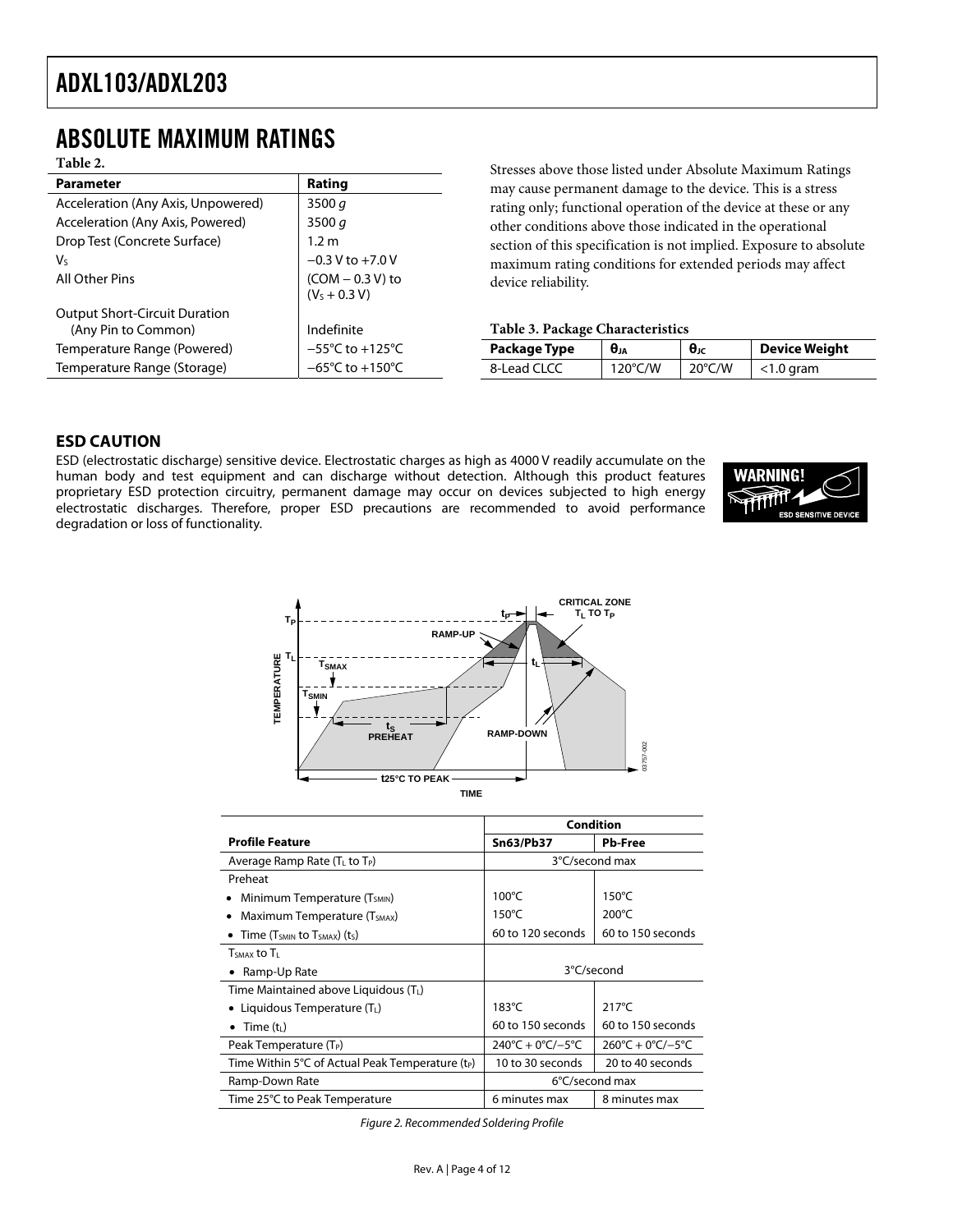### <span id="page-4-0"></span>PIN CONFIGURATIONS AND FUNCTION DESCRIPTIONS

03757-022

03757-022



 $Fianre 3. ADYI 103 Din Confi$ 

| <u>I Igule 5. ADAL I 05 FIII Coilliguidhoil</u> |                 |                    |  |
|-------------------------------------------------|-----------------|--------------------|--|
| Table 4. ADXL103 Pin Function Descriptions      |                 |                    |  |
| Pin No.                                         | <b>Mnemonic</b> | <b>Description</b> |  |
| 1                                               | ST              | Self Test          |  |
| 2                                               | <b>DNC</b>      | Do Not Connect     |  |
| 3                                               | <b>COM</b>      | Common             |  |
| 4                                               | <b>DNC</b>      | Do Not Connect     |  |
| 5                                               | <b>DNC</b>      | Do Not Connect     |  |
| 6                                               | <b>DNC</b>      | Do Not Connect     |  |
| 7                                               | <b>Х</b> оит    | X Channel Output   |  |
| 8                                               | Vs              | $3V$ to $6V$       |  |



Figure 4. ADXL203 Pin Configuration

#### **Table 5. ADXL203 Pin Function Descriptions**

| Pin No. | <b>Mnemonic</b> | <b>Description</b> |
|---------|-----------------|--------------------|
|         | ST              | Self Test          |
| 2       | DNC             | Do Not Connect     |
| 3       | <b>COM</b>      | Common             |
| 4       | DNC             | Do Not Connect     |
| 5       | <b>DNC</b>      | Do Not Connect     |
| 6       | Υουτ            | Y Channel Output   |
|         | <b>Х</b> оит    | X Channel Output   |
| 8       | $V_{S}$         | $3V$ to $6V$       |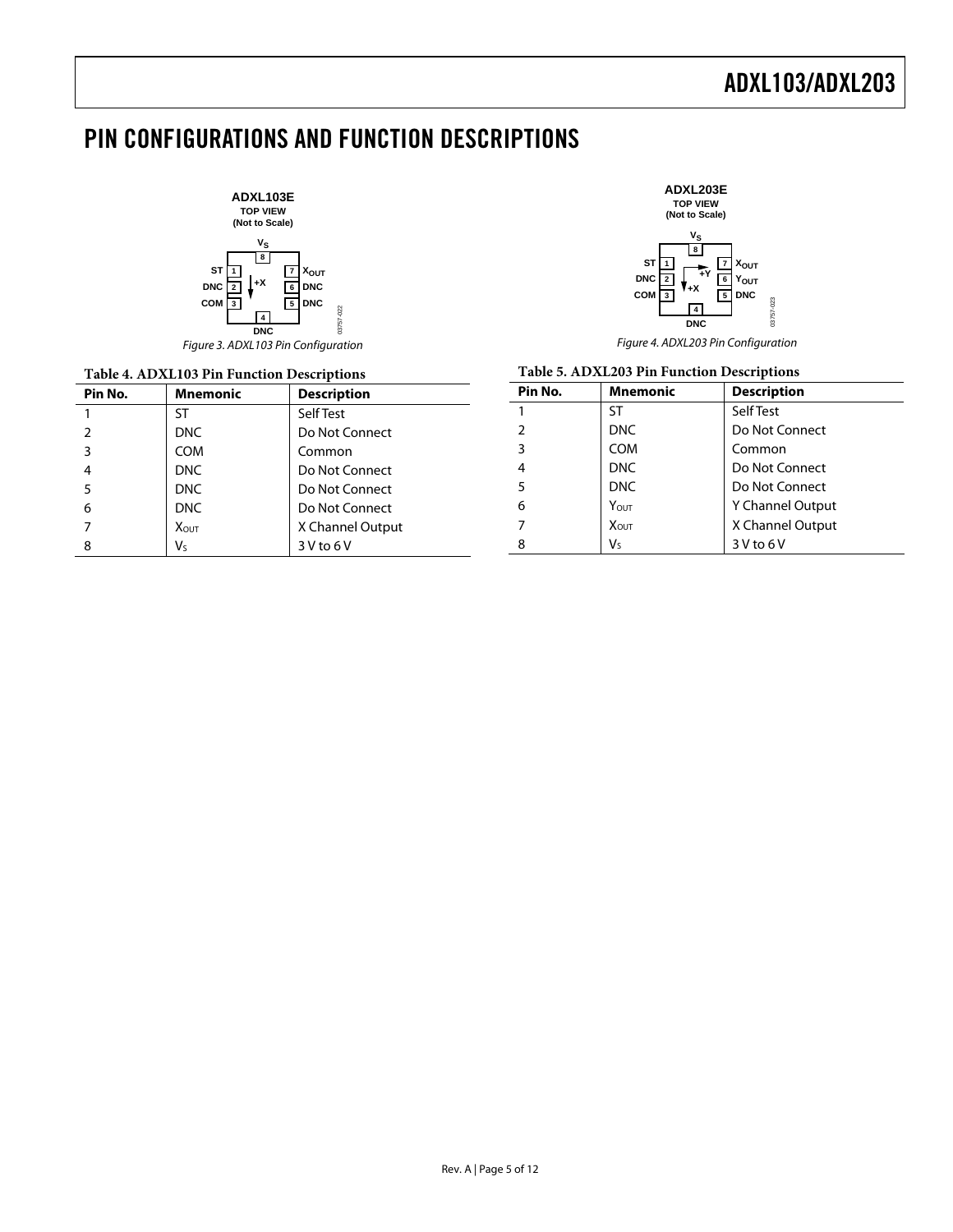## <span id="page-5-0"></span>TYPICAL PERFORMANCE CHARACTERISTICS

 $V_s = 5$  V for all graphs, unless otherwise noted.



Figure 5. X-Axis Zero g Bias Deviation from Ideal at 25°C



Figure 6. X-Axis Zero g Bias Tempco



Figure 7. X-Axis Sensitivity at 25°C



Figure 8. Y-Axis Zero g Bias Deviation from Ideal at 25°C







Figure 10. Y-Axis Sensitivity at 25°C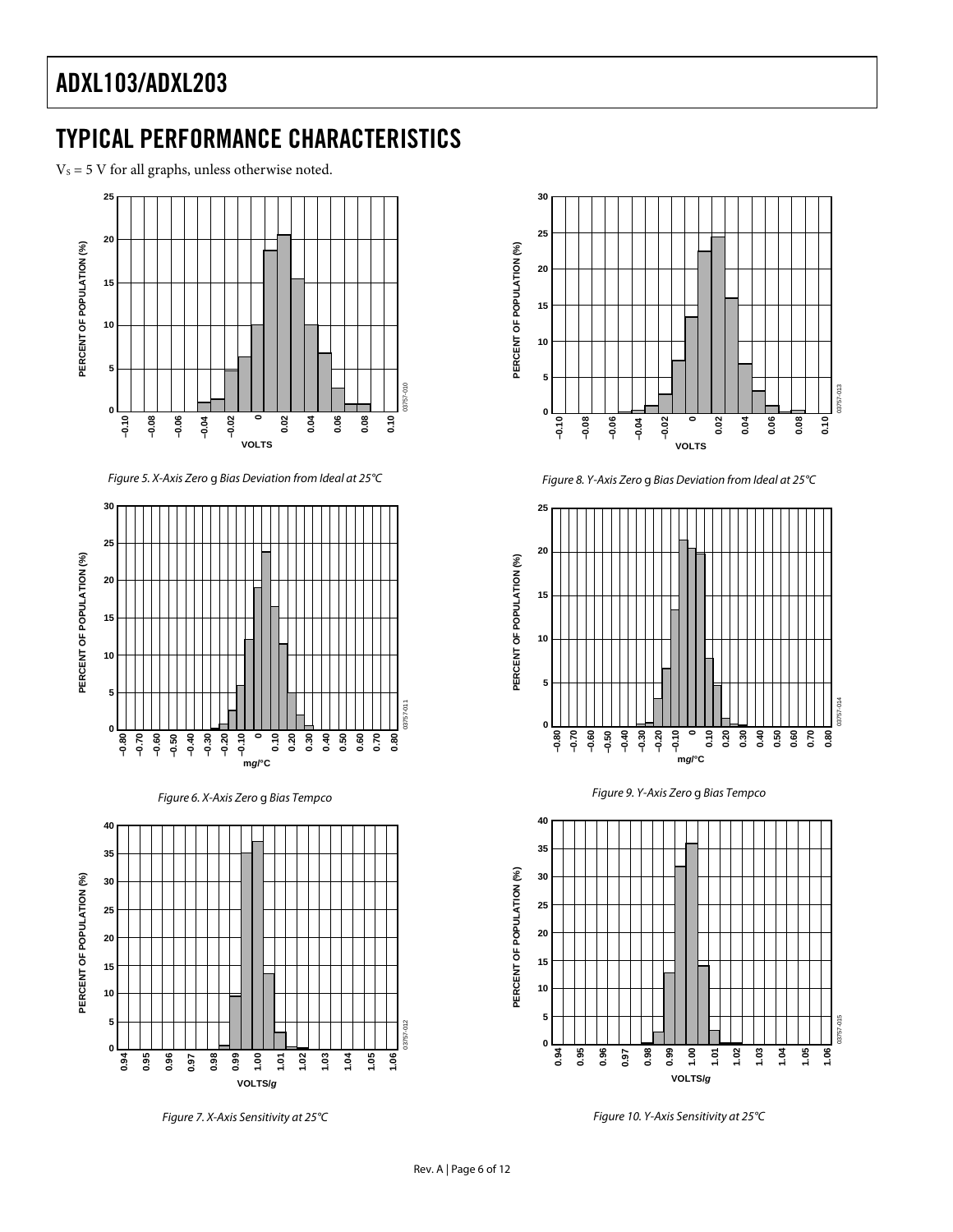

Figure 11. Zero g Bias vs. Temperature; Parts Soldered to PCB

<span id="page-6-0"></span>

Figure 13. Z vs. X Cross-Axis Sensitivity



Figure 14. Sensitivity vs. Temperature; Parts Soldered to PCB



Figure 16. Z vs. Y Cross-Axis Sensitivity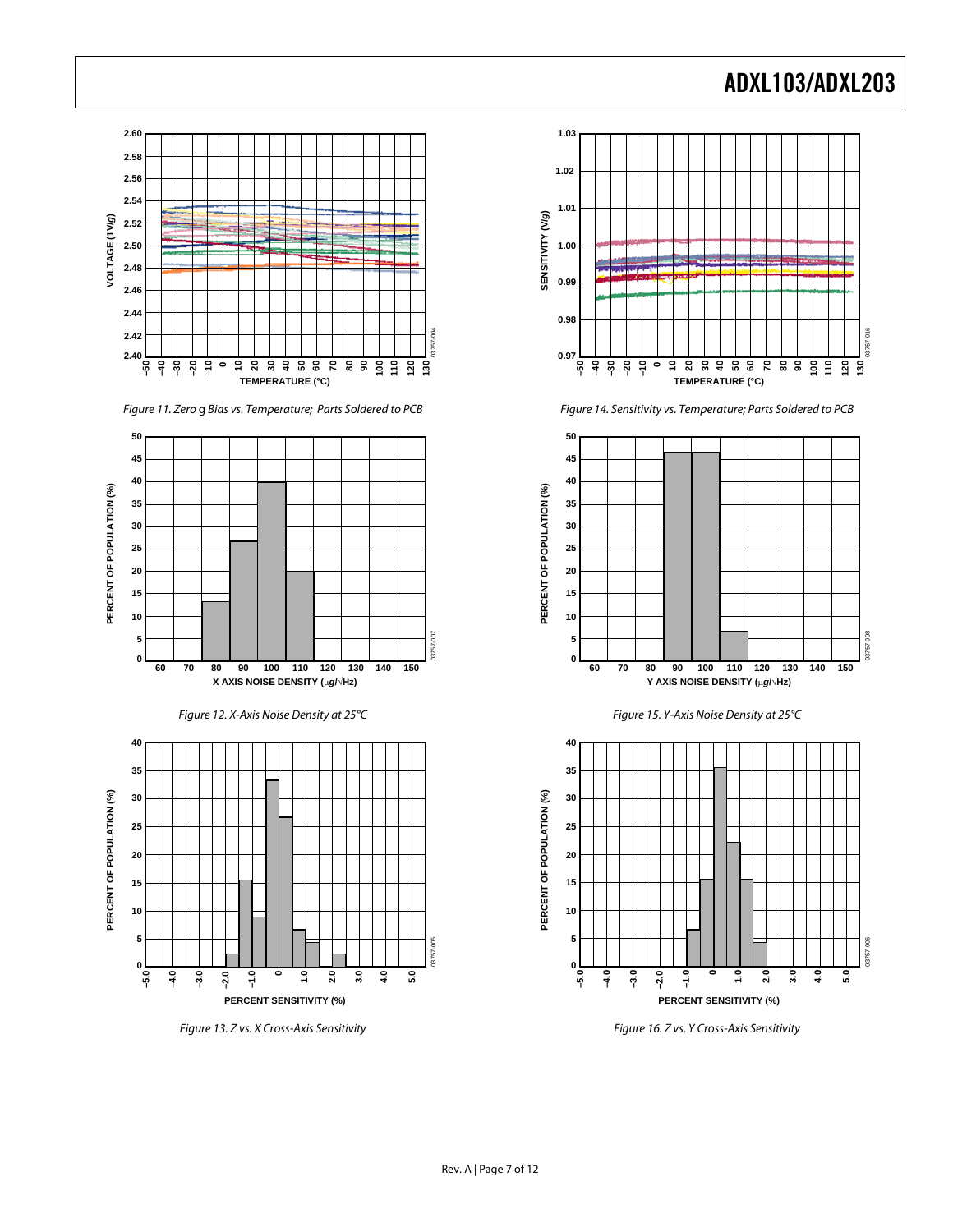

Figure 17. Supply Current vs. Temperature



Figure 18. X-Axis Self-Test Response at 25°C



Figure 19. Self-Test Response vs. Temperature



Figure 20. Supply Current at 25°C



Figure 21. Y-Axis Self-Test Response at 25°C



Figure 22. Turn-On Time  $-C_x$ ,  $C_y = 0.1$   $\mu$ F, Time Scale = 2 ms/div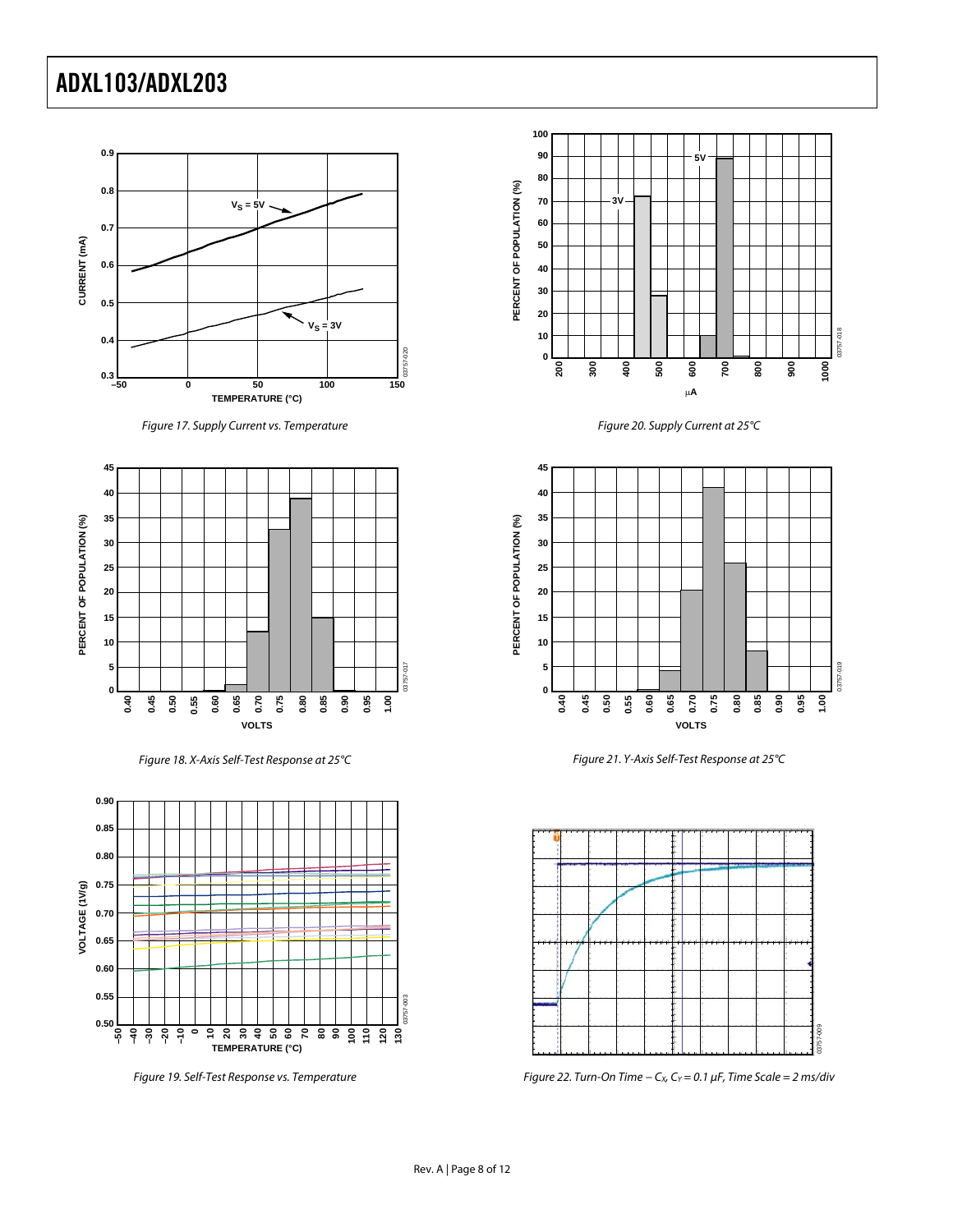### <span id="page-8-0"></span>THEORY OF OPERATION

The ADXL103/ADXL203 are complete acceleration measurement systems on a single, monolithic IC. The ADXL103 is a single-axis accelerometer, and the ADXL203 is a dual-axis accelerometer. Both parts contain a polysilicon surfacemicromachined sensor and signal conditioning circuitry to implement an open-loop acceleration measurement architecture. The output signals are analog voltages proportional to acceleration. The ADXL103/ADXL203 are capable of measuring both positive and negative accelerations to at least  $\pm 1.7$  g. The accelerometer can measure static acceleration forces such as gravity, allowing it to be used as a tilt sensor.

The sensor is a surface-micromachined polysilicon structure built on top of the silicon wafer. Polysilicon springs suspend the structure over the surface of the wafer and provide a resistance against acceleration forces. Deflection of the structure is measured using a differential capacitor that consists of independent fixed plates and plates attached to the moving mass. The fixed plates are driven by 180° out-of-phase square waves. Acceleration deflects the beam and unbalances the differential capacitor, resulting in an output square wave whose amplitude is proportional to acceleration. Phase-sensitive demodulation techniques are then used to rectify the signal and determine the direction of the acceleration.

The output of the demodulator is amplified and brought off-chip through a 32 k $\Omega$  resistor. At this point, the user can set the signal bandwidth of the device by adding a capacitor. This filtering improves measurement resolution and helps prevent aliasing.

#### **PERFORMANCE**

Rather than using additional temperature compensation circuitry, innovative design techniques have been used to ensure that high performance is built in. As a result, there is essentially no quantization error or non-monotonic behavior, and temperature hysteresis is very low (typically less than 10 m*g* over the −40°C to +125°C temperature range).

[Figure 11](#page-6-0) shows the 0 *g* output performance of eight parts (x and y axes) over a −40°C to +125°C temperature range.

[Figure 14](#page-6-0) demonstrates the typical sensitivity shift over temperature for  $V_s = 5$  V. Sensitivity stability is optimized for  $V<sub>S</sub> = 5$  V but is still very good over the specified range; it is typically better than  $\pm 1\%$  over temperature at  $V_s = 3$  V.

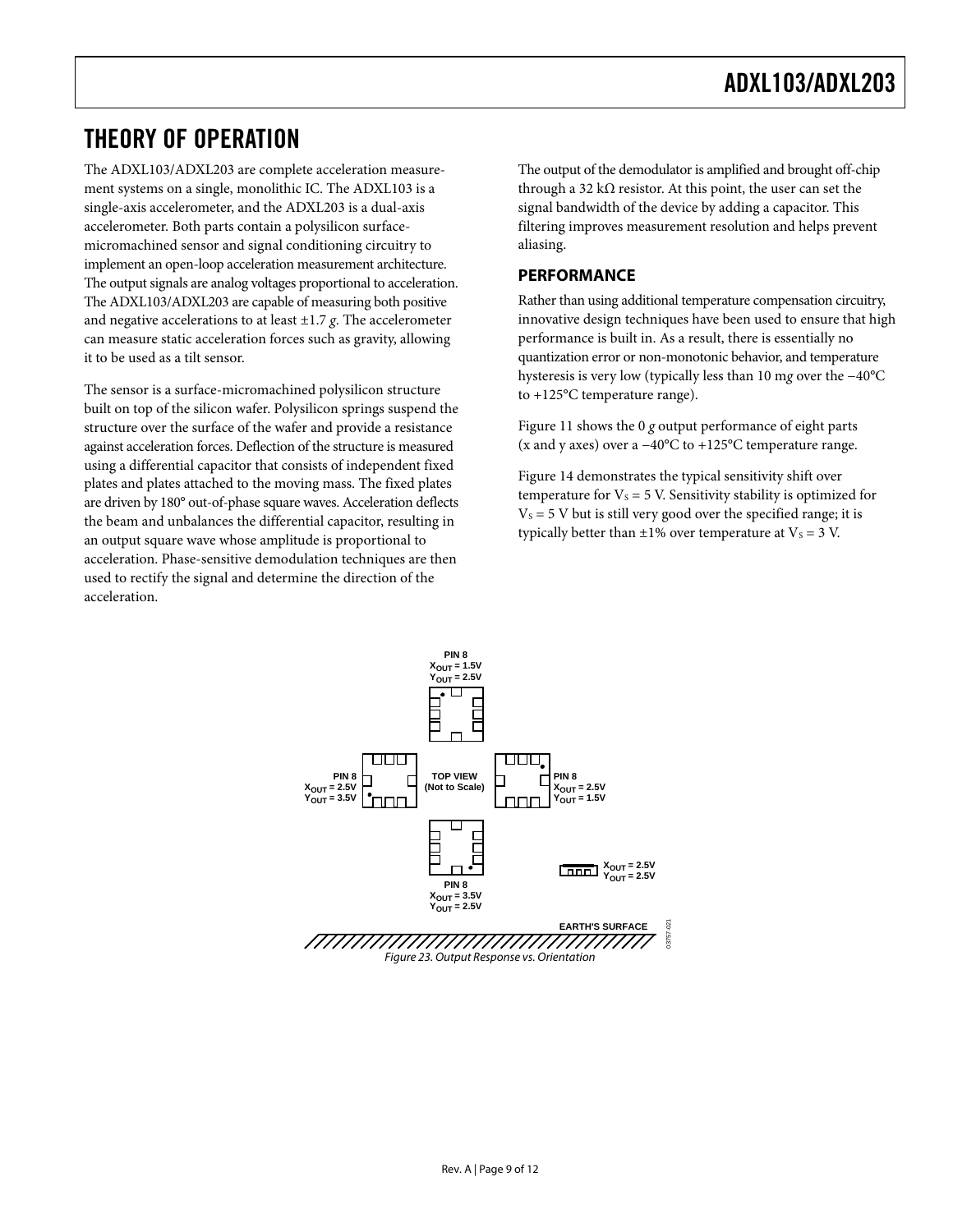### <span id="page-9-0"></span>APPLICATIONS **POWER SUPPLY DECOUPLING**

For most applications, a single 0.1  $\mu$ F capacitor, C<sub>DC</sub>, adequately decouples the accelerometer from noise on the power supply. However in some cases, particularly where noise is present at the 140 kHz internal clock frequency (or any harmonic thereof), noise on the supply can cause interference on the ADXL103/ ADXL203 output. If additional decoupling is needed, a 100  $\Omega$ (or smaller) resistor or ferrite beads can be inserted in the supply line of the ADXL103/ADXL203. Additionally, a larger bulk bypass capacitor (in the 1 μF to 22 μF range) can be added in parallel to C<sub>DC</sub>.

#### **SETTING THE BANDWIDTH USING C<sub>X</sub> AND C<sub>Y</sub>**

The ADXL103/ADXL203 has provisions for band limiting the XOUT and YOUT pins. Capacitors must be added at these pins to implement low-pass filtering for antialiasing and noise reduction. The equation for the 3 dB bandwidth is

*F*<sub>-3</sub> *dB* = 1/(2π(32 kΩ)  $\times$  *C*<sub>(*X*, *Y*)</sub>)

or more simply,

 $F_{-3 dB} = 5 \mu F / C_{(X, Y)}$ 

The tolerance of the internal resistor  $(R<sub>FILT</sub>)$  can vary typically as much as  $\pm$ 25% of its nominal value (32 kΩ); thus, the bandwidth varies accordingly. A minimum capacitance of 2000 pF for  $C_x$  and CY is required in all cases.

| <b>Bandwidth (Hz)</b> | Capacitor $(\mu F)$ |
|-----------------------|---------------------|
|                       | 4.7                 |
| 10                    | 0.47                |
| 50                    | 0.10                |
| 100                   | 0.05                |
| 200                   | 0.027               |
| 500                   | 0.01                |

#### <span id="page-9-1"></span>**SELF TEST**

The ST pin controls the self-test feature. When this pin is set to V<sub>s</sub>, an electrostatic force is exerted on the beam of the accelerometer. The resulting movement of the beam allows the user to test if the accelerometer is functional. The typical change in output is 750 m*g* (corresponding to 750 mV). This pin can be left open-circuit or connected to common in normal use.

The ST pin should never be exposed to voltage greater than  $V<sub>S</sub> + 0.3$  V. If the system design is such that this condition cannot be guaranteed (that is, multiple supply voltages are present), a low  $V_F$  clamping diode between ST and  $V_S$  is recommended.

#### **DESIGN TRADE-OFFS FOR SELECTING FILTER CHARACTERISTICS: THE NOISE/BW TRADE-OFF**

The accelerometer bandwidth selected ultimately determines the measurement resolution (smallest detectable acceleration). Filtering can be used to lower the noise floor, improving the resolution of the accelerometer. Resolution is dependent on the analog filter bandwidth at  $X<sub>OUT</sub>$  and  $Y<sub>OUT</sub>$ .

The output of the ADXL103/ADXL203 has a typical bandwidth of 2.5 kHz. The user must filter the signal at this point to limit aliasing errors. The analog bandwidth must be no more than half the analog-to-digital sampling frequency to minimize aliasing. The analog bandwidth can be further decreased to reduce noise and improve resolution.

The ADXL103/ADXL203 noise has the characteristics of white Gaussian noise, which contributes equally at all frequencies and is described in terms of  $\mu$ *g*/ $\sqrt{Hz}$  (that is, the noise is proportional to the square root of the accelerometer bandwidth). The user should limit bandwidth to the lowest frequency needed by the application to maximize the resolution and dynamic range of the accelerometer.

With the single pole roll-off characteristic, the typical noise of the ADXL103/ADXL203 is determined by

$$
rmsNoise = (110 \mu g / \sqrt{Hz}) \times (\sqrt{BW \times 1.6})
$$

At 100 Hz, the noise is

rmsNoise = 
$$
(110 \mu g / \sqrt{Hz}) \times (\sqrt{100 \times 1.6}) = 1.4
$$
 mg

Often, the peak value of the noise is desired. Peak-to-peak noise can only be estimated by statistical methods. [Table 7](#page-9-1) is useful for estimating the probabilities of exceeding various peak values, given the rms value.

#### **Table 7. Estimation of Peak-to-Peak Noise**

| <b>Peak-to-Peak Value</b> | % of Time That Noise Exceeds<br><b>Nominal Peak-to-Peak Value</b> |
|---------------------------|-------------------------------------------------------------------|
| $2 \times$ rms            | 32                                                                |
| $4 \times$ rms            | 4.6                                                               |
| $6 \times rms$            | 0.27                                                              |
| $8 \times$ rms            | 0.006                                                             |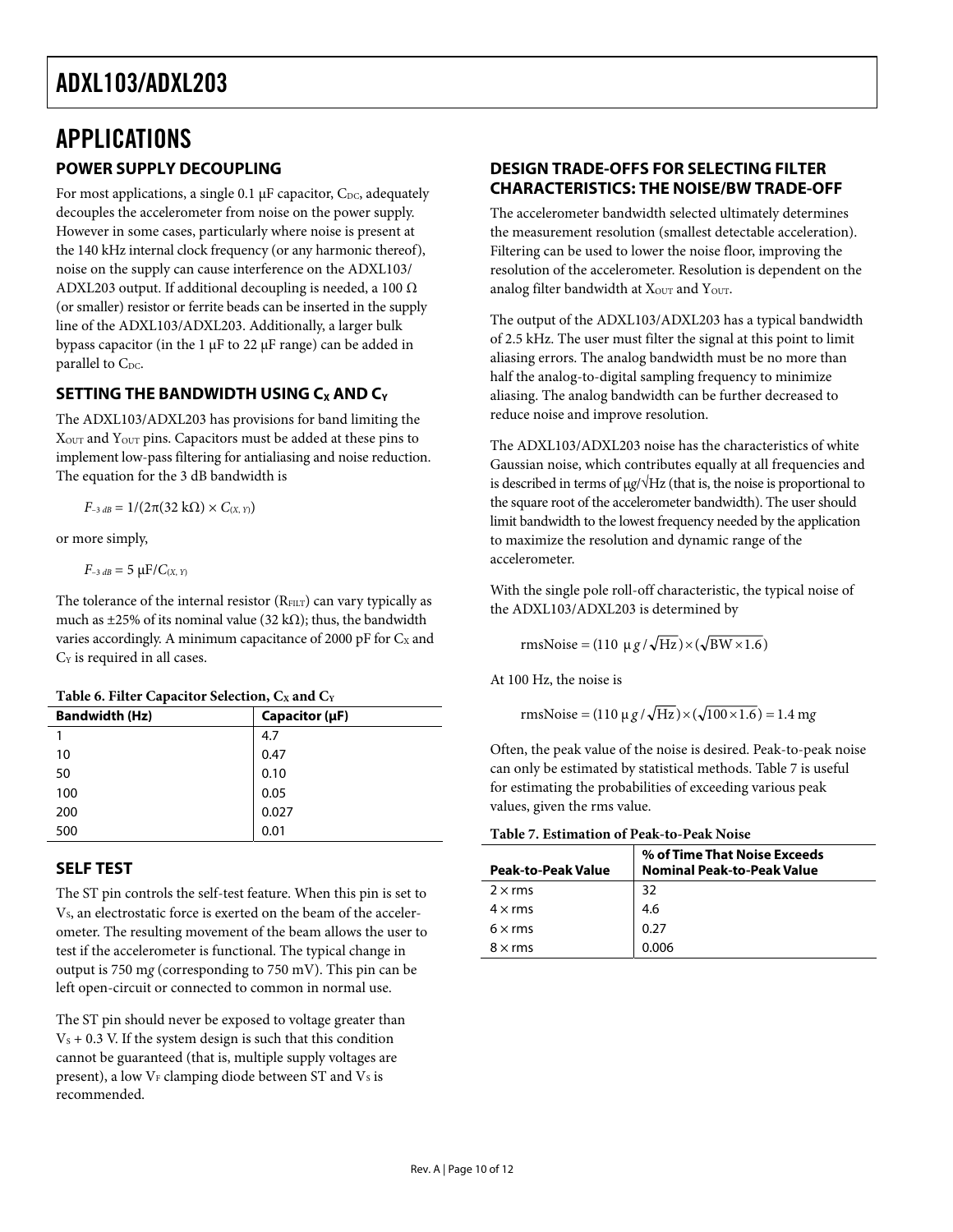<span id="page-10-0"></span>Peak-to-peak noise values give the best estimate of the uncertainty in a single measurement; peak-to-peak noise is estimated by  $6 \times$  rms. [Table 8](#page-10-1) gives the typical noise output of the ADXL103/ ADXL203 for various  $C_x$  and  $C_y$  values.

<span id="page-10-1"></span>

| Twore of Fritter Cuputtion centerion (CA) CH |                         |                          |                                            |  |  |  |  |
|----------------------------------------------|-------------------------|--------------------------|--------------------------------------------|--|--|--|--|
| <b>Bandwidth (Hz)</b>                        | $C_X, C_Y$<br>$(\mu F)$ | <b>RMS Noise</b><br>(mq) | <b>Peak-to-Peak Noise</b><br>Estimate (mq) |  |  |  |  |
| 10                                           | 0.47                    | 0.4                      | 2.6                                        |  |  |  |  |
| 50                                           | 0.1                     | 1.0                      | 6                                          |  |  |  |  |
| 100                                          | 0.047                   | 1.4                      | 8.4                                        |  |  |  |  |
| 500                                          | 0.01                    | 3.1                      | 18.7                                       |  |  |  |  |

| Table 8. Filter Capacitor Selection (Cx, Cy) |  |
|----------------------------------------------|--|
|----------------------------------------------|--|

#### **USING THE ADXL103/ADXL203 WITH OPERATING VOLTAGES OTHER THAN 5 V**

The ADXL103/ADXL203 is tested and specified at  $V_s = 5 V$ ; however, it can be powered with  $V<sub>S</sub>$  as low as 3 V or as high as 6 V. Some performance parameters change as the supply voltage is varied.

The ADXL103/ADXL203 output is ratiometric, so the output sensitivity (or scale factor) varies proportionally to supply voltage. At  $V_s = 3$  V the output sensitivity is typically 560 mV/*g*.

The zero *g* bias output is also ratiometric, so the zero *g* output is nominally equal to  $V_s/2$  at all supply voltages.

The output noise is not ratiometric but is absolute in volts; therefore, the noise density decreases as the supply voltage increases. This is because the scale factor  $(mV/g)$  increases while the noise voltage remains constant. At  $V_s = 3$  V, the noise density is typically 190 μ*g*/√Hz.

Self-test response in *g* is roughly proportional to the square of the supply voltage. However, when ratiometricity of sensitivity is factored in with supply voltage, self-test response in volts is roughly proportional to the cube of the supply voltage. So at  $V<sub>S</sub> = 3$  V, the self-test response is approximately equivalent to 150 mV or equivalent to 270 m*g* (typical).

The supply current decreases as the supply voltage decreases. Typical current consumption at  $V_{DD} = 3$  V is 450  $\mu$ A.

#### **USING THE ADXL203 AS A DUAL-AXIS TILT SENSOR**

One of the most popular applications of the ADXL203 is tilt measurement. An accelerometer uses the force of gravity as an input vector to determine the orientation of an object in space.

An accelerometer is most sensitive to tilt when its sensitive axis is perpendicular to the force of gravity, that is, parallel to the earth's surface. At this orientation, its sensitivity to changes in tilt is highest. When the accelerometer is oriented on axis to gravity, that is, near its +1 *g* or –1 *g* reading, the change in output acceleration per degree of tilt is negligible. When the accelerometer is perpendicular to gravity, its output changes nearly 17.5 m*g* per degree of tilt. At 45°, its output changes at only 12.2 m*g* per degree, and resolution declines.

#### **Dual-Axis Tilt Sensor: Converting Acceleration to Tilt**

When the accelerometer is oriented so both its x axis and y axis are parallel to the earth's surface, it can be used as a 2-axis tilt sensor with a roll axis and a pitch axis. Once the output signal from the accelerometer has been converted to an acceleration that varies between  $-1$  *g* and  $+1$  *g*, the output tilt in degrees is calculated as follows:

 $PITCH = ASIN(A_X/1 g)$ 

 $ROLL = ASIN(A<sub>Y</sub>/1 g)$ 

Be sure to account for overranges. It is possible for the accelerometers to output a signal greater than ±1 *g* due to vibration, shock, or other accelerations.